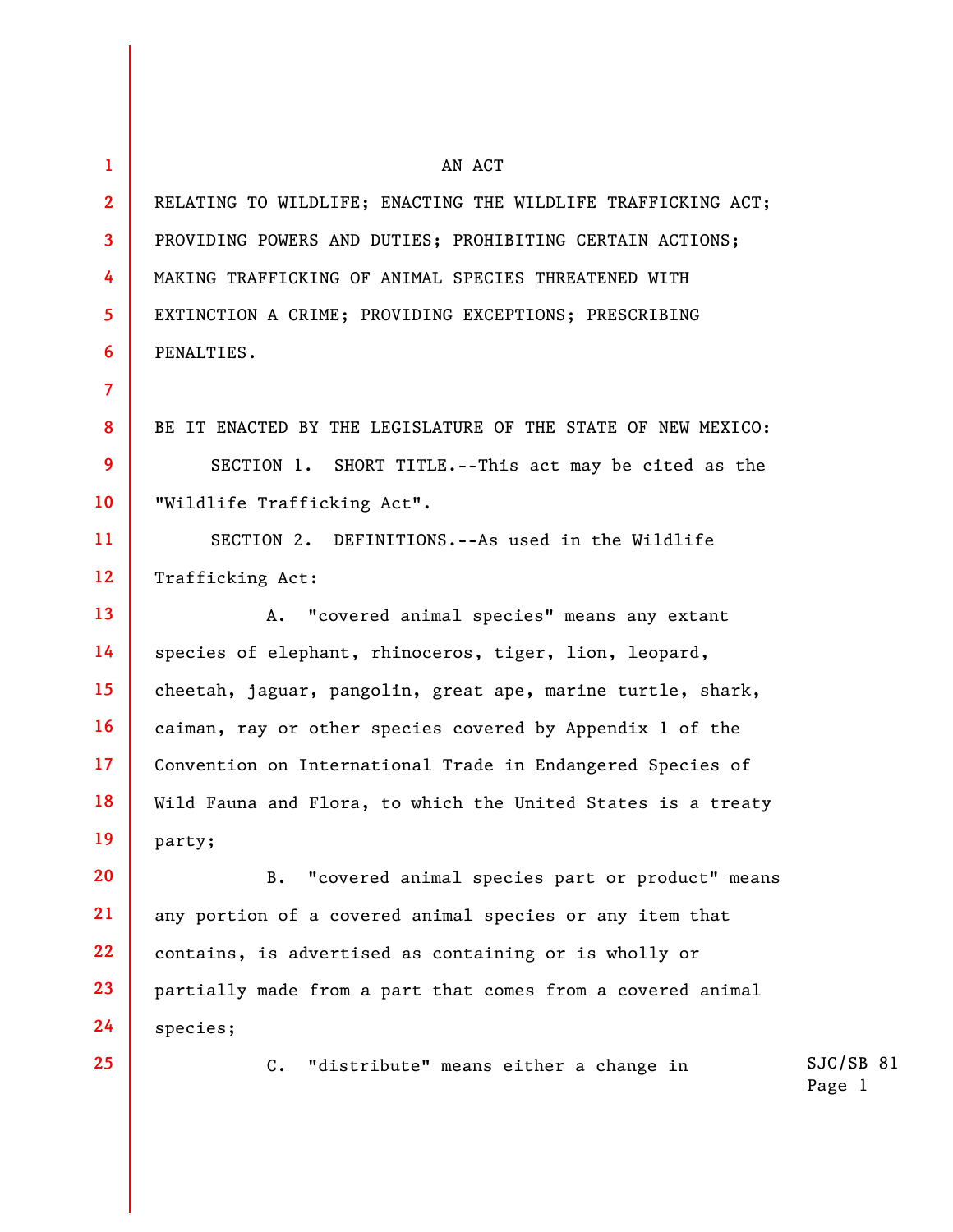possession for consideration or a change in legal ownership;

D. "educational or scientific institution" means an institution that has an educational or scientific tax exemption from the federal internal revenue service or the institution's national or state tax authority;

E. "sell" includes bartering for, exchanging, trading or possessing with the intent to sell and each such transaction made by any person, with or without remuneration, including any intrastate sale through the internet; and

F. "total value of the covered animal species part or product" means the fair market value of such part or product, the price at which the part or product was offered for sale or the actual price paid for the part or product, whichever is greater.

**15** 

**16** 

**17** 

**18** 

**1** 

**2** 

**3** 

**4** 

**5** 

**6** 

**7** 

**8** 

**9** 

**10** 

**11** 

**12** 

**13** 

**14** 

SECTION 3. PROHIBITED ACTS.--

A. Except as provided in Section 4 of the Wildlife Trafficking Act, it is unlawful for a person to knowingly sell or purchase any covered animal species part or product.

**19 20 21**  B. The act of obtaining an appraisal of any covered animal species part or product alone does not constitute possession with intent to sell.

**22 23 24**  SECTION 4. EXCEPTIONS.--It is not a violation of Section 3 of the Wildlife Trafficking Act if any of the following conditions are satisfied:

**25** 

A. the covered animal species part or product is a SJC/SB 81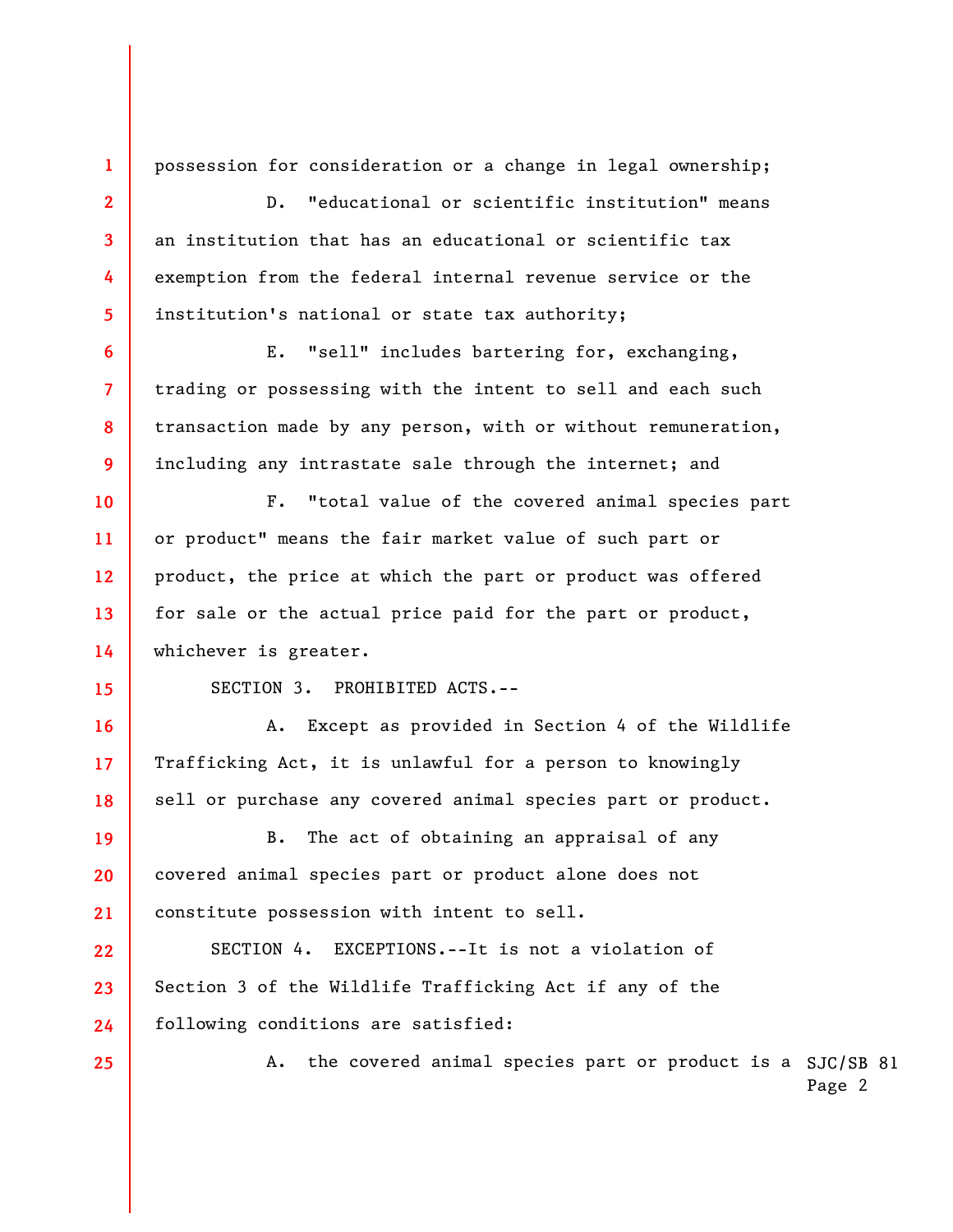**1 2 3 4 5 6 7 8 9 10 11 12 13 14 15 16 17 18 19 20 21 22 23 24 25**  fixed component of an antique product that is not made wholly or primarily of covered animal species parts or products, provided that the antique status is established by the owner or seller with evidence proving origin and showing that: (1) the covered animal species part or product is more than one hundred years old; (2) the total weight of the covered animal species part or product is less than two hundred grams; and (3) at least fifty percent of the value of the antique does not stem from the covered animal species part or product; B. the covered animal species part or product is a component of a gun or musical instrument, including stringed instruments and bows, wind and percussion instruments and pianos; C. the covered animal species part or product is lawfully possessed by an enrolled member of a federally recognized Indian nation, tribe or pueblo for traditional, cultural or religious purposes; D. the defendant distributed the covered animal species part or product to an educational or scientific institution and such institution establishes, through evidence, that it is in compliance with all federal laws regulating the covered animal species part or product; E. the noncommercial transfer of ownership of the

SJC/SB 81 Page 3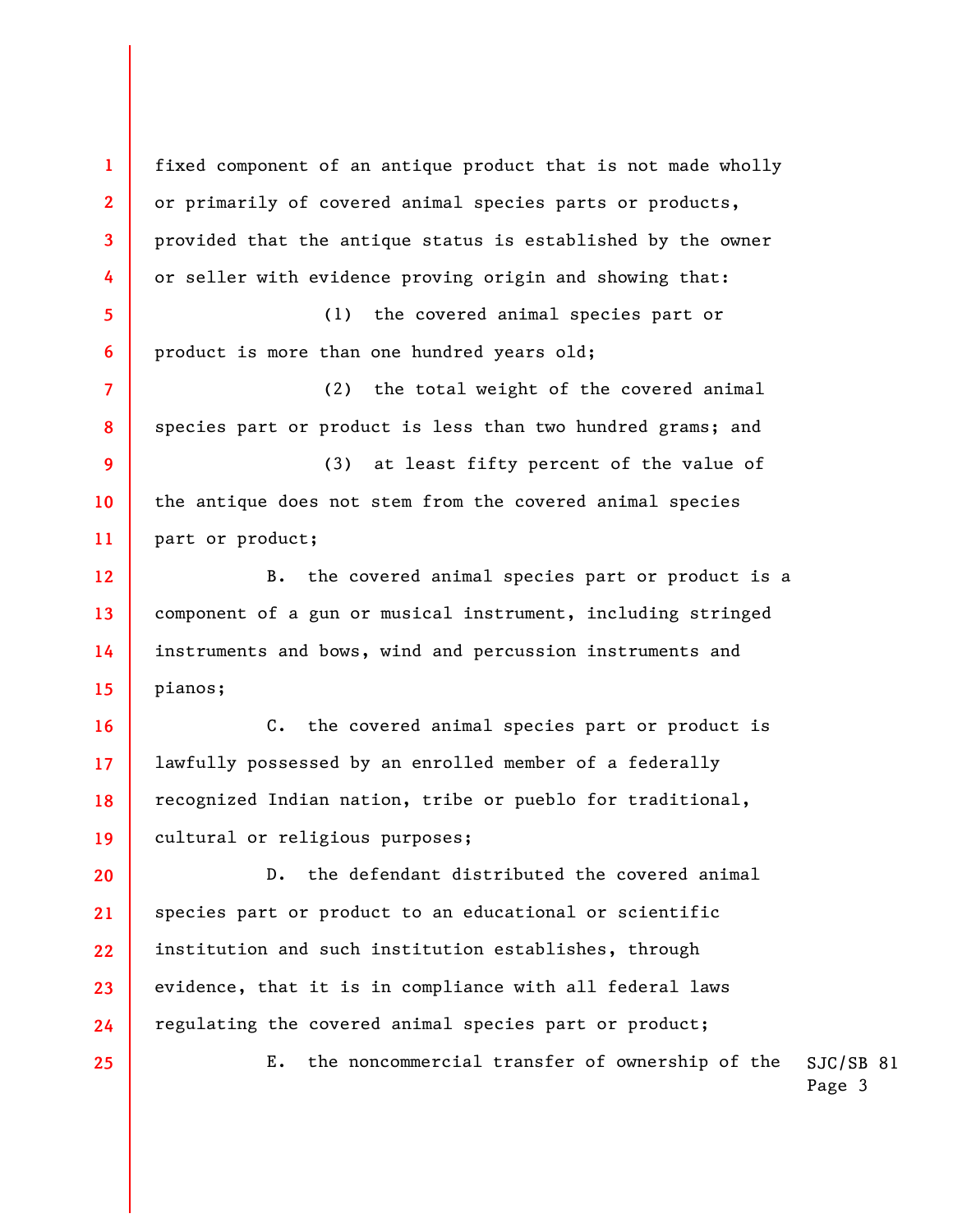covered animal species part or product is to a legal beneficiary of an estate, trust or other inheritance upon the death of the owner of the covered animal species part or product or is a gift;

F. the sale, trade or purchase of the covered animal species part or product is authorized by the Convention on International Trade in Endangered Species of Wild Fauna and Flora or by federal or state law or permit; or

G. the alleged violation of a provision of Section 3 of the Wildlife Trafficking Act is by an employee or agent of a federal, state or local law enforcement agency and who is operating in the employee's or agent's official capacity as a federal, state or local law enforcement officer.

SECTION 5. CRIMINAL PENALTIES--CIVIL FINES.--

**15 16 17 18**  A. A person who violates Section 3 of the Wildlife Trafficking Act is guilty of a misdemeanor and upon conviction shall be punished pursuant to the provisions of Section 31-19-1 NMSA 1978.

**19 20 21 22 23 24**  B. Each covered animal species part or product sold or purchased in violation of Section 3 of the Wildlife Trafficking Act is a separate offense. Two or more offenses may be charged in the same complaint, information or indictment and punished as separate offenses for each covered animal species part or product involved.

**25** 

**1** 

**2** 

**3** 

**4** 

**5** 

**6** 

**7** 

**8** 

**9** 

**10** 

**11** 

**12** 

**13** 

**14** 

C. With or without a criminal conviction, a person SJC/SB 81

Page 4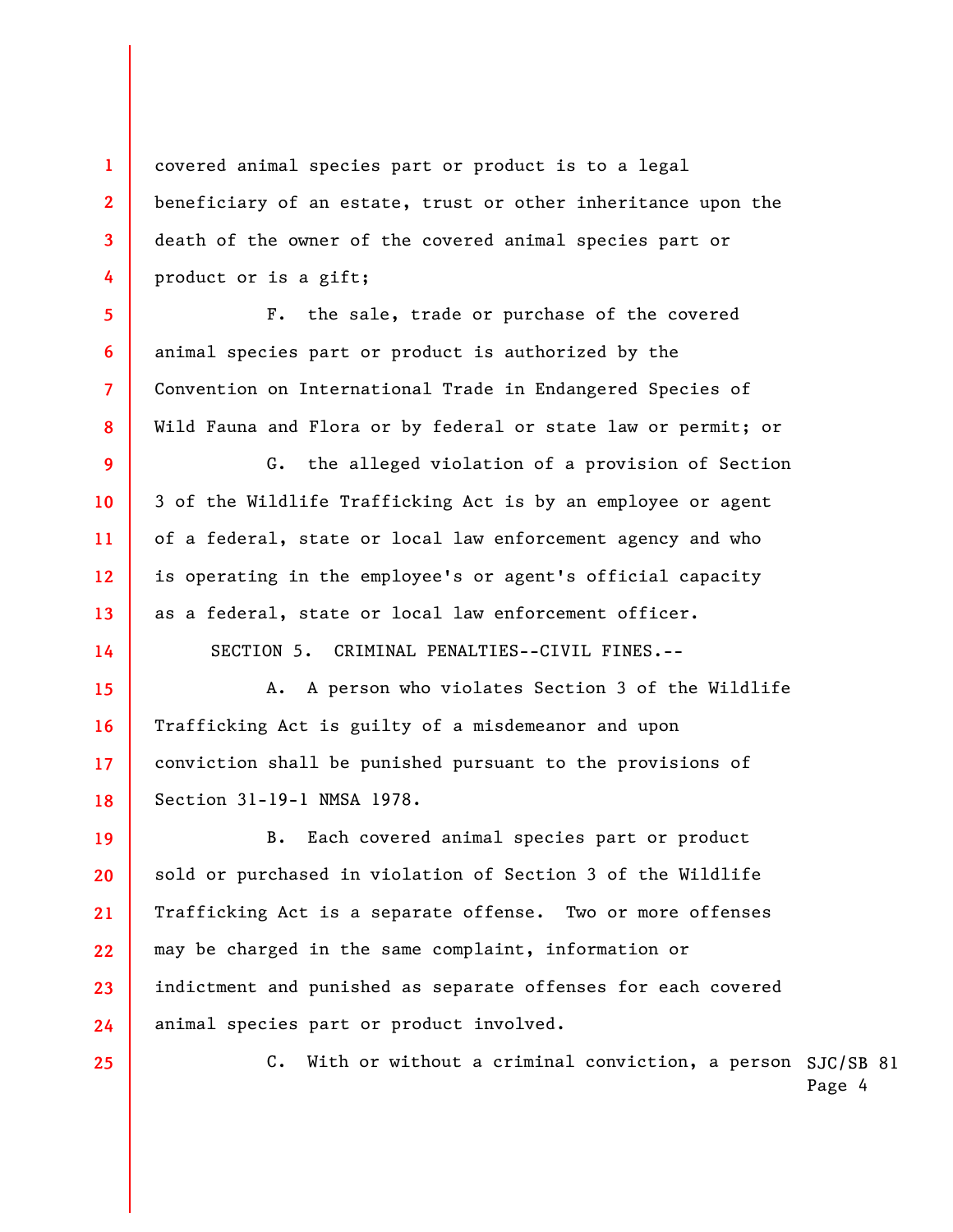who violates Section 3 of the Wildlife Trafficking Act and anyone who benefited or would have benefited from the violation may be sued in district court and is subject to a fine of up to twenty-five thousand dollars (\$25,000) or three times the total value of the covered animal species part or product, whichever is greater.

**7 8 9 10 11 12**  D. Upon conviction in a criminal court or a finding in a civil court for a violation of Section 3 of the Wildlife Trafficking Act, the court shall order the forfeiture of the covered animal species part or product and shall order that the covered animal species part or product be:

**13 14**  (1) given to the United States fish and wildlife service, if requested by that agency;

**15** 

**18** 

**24** 

**25** 

**1** 

**2** 

**3** 

**4** 

**5** 

**6** 

(2) destroyed; or

**16 17**  (3) donated to an educational or scientific institution.

SECTION 6. ENFORCEMENT AUTHORITY.--

**19 20 21 22 23**  A. The criminal enforcement provisions of the Wildlife Trafficking Act may be enforced by any commissioned law enforcement officer, including an officer employed by the department of game and fish and the state parks division of the energy, minerals and natural resources department.

B. The civil enforcement provision of the Wildlife Trafficking Act may be enforced by any agency or political

SJC/SB 81 Page 5